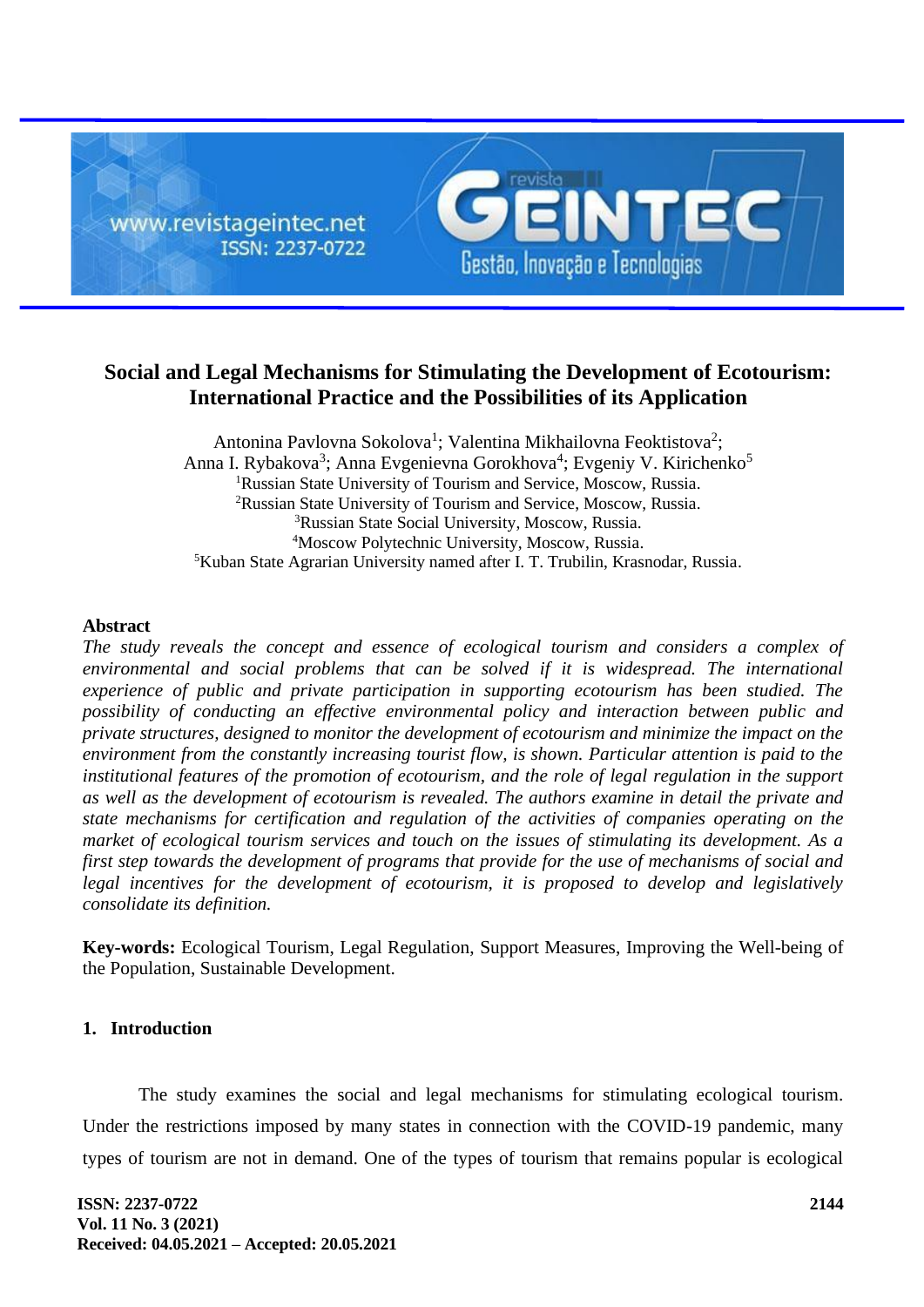tourism, through which the problems of environmental protection and restoration and social problems of the population can be simultaneously solved. We aim to show the main organizational and legal problems that hinder the spread of ecological tourism and provide support measures of a social and legal nature for the spread of this type of tourism [20-22].

Tourism is currently undergoing a severe crisis caused by the COVID-19 pandemic, the duration and possible consequences of which are not yet determined. The World Trade Organization (WTO) has already revised its forecast for international tourist flows for 2021, considering its likely decline by 20-30% [1]. Moreover, it is obvious that a quick recovery of the tourism industry cannot be expected, since the demand of the population, due to a decrease or loss of income for the services of the tourism industry, will remain limited for some time. The industry itself, including the infrastructure, will face numerous bankruptcies, and among potential tourists, distrust of long trips abroad will remain. The Russian tourism industry is no exception. Inbound tourist flow according to the Border Service of the Federal Security Service of the Russian Federation in the first half of 2020 fell by 83.6%. In the first quarter, 322.8 thousand trips were made for tourism purposes. In the second, after the closure of the Russian borders, this indicator reached zero [2]. Russian domestic tourism has suffered less from the crisis. This kind of tourism, even under conditions of restrictions, not only will bring additional income to the country's budget but will also help in the rehabilitation and transformation of the industry as a whole and minimize the damage in case of such repeated shocks. Head of Rostourism (Federal Agency for Tourism) Z.V. Doguzova is convinced that the situation that has developed as a result of the coronavirus pandemic opens up unique opportunities for the development of domestic tourism in Russia, and the tourism industry as a whole for some regions can become the most important driver of economic recovery [3].

In addition, many tourists today, guided by the popularity of a healthy lifestyle and conscious behavior in the environment trends, choose sustainable destinations as their vacation spot. The modern tourism industry, according to several experts, is becoming more and more "green", as many tourists are paying attention to the issues of environmental friendliness of resorts and destinations, aspects of the preservation of natural complexes. More tourists choose natural, relatively untouched by economic activities territories, as potential destinations [4].

It is likely that due to the fear of large crowds, the popularity of ecological routes, forest hikes, and similar types of individual recreation will only grow. The study of the main directions of development of the tourism sector shows that the priority development of ecological tourism in all its various forms is on the agenda. After the end of the global pandemic, the demand for ecotourism is likely to increase significantly [5].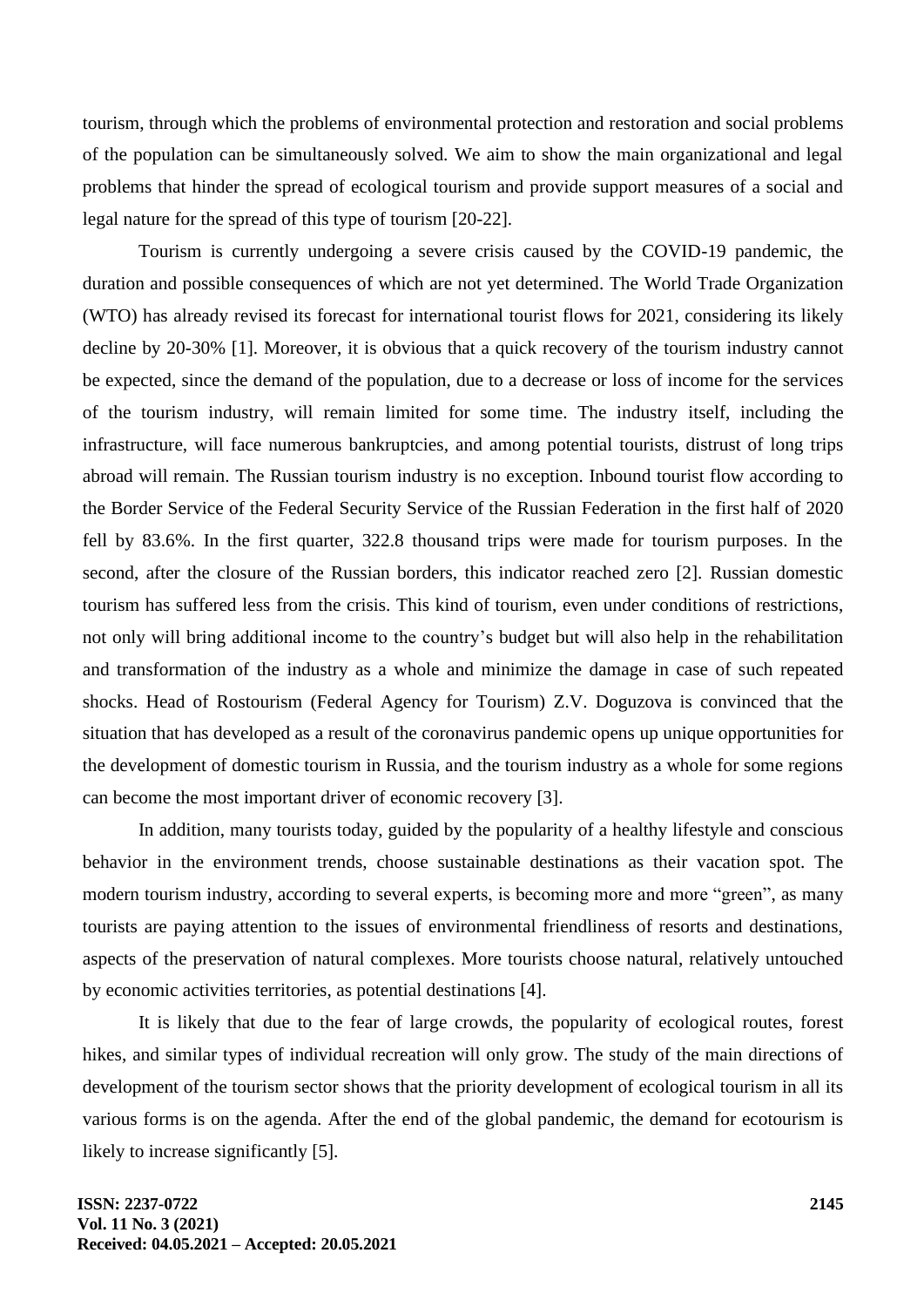Thus, now, the development of a state policy in the field of tourism, stimulation of the development of niche areas [23, 24], in particular, ecological tourism in its various manifestations, and consideration of the tourism industry as one of the engines of the revitalization of the regional economy are acquiring key importance.

The growing popularity of ecological tourism is gaining increased interest in it from both theoretical scientists and practitioners. Today, publications are actively appearing on various aspects of ecotourism. The most popular areas of research in ecotourism are theoretical research (study of approaches to the definition, characteristics of certain types of ecotourism, debatable issues and problems of sustainability of this area) [4, 6], research of international experience in ecotourism management [7-9], issues of environmental safety in tourism, the study of Russian experience and ecotourism destinations [5]. International studies are devoted to a theoretical discussion of the essence of ecotourism [10], general problems of the development of this type – ethical, economic, and ecological [11], the characteristics of ecological tourism, as well as the problems of ecological tourism management in certain regions, countries [12] and destinations [13]. At the same time, there is no generalization of the mechanisms of social and legal stimulation of the development of ecological tourism in different countries, analysis of the possibilities of their application. Therefore, the purpose of this study is to summarize the experience and review the best practices for promoting ecotourism [26, 27]. The hypothesis of the study: for the effective use of social and legal mechanisms to stimulate ecological tourism in Russia, it is necessary, first of all, to develop and consolidate its legal definition.

#### **2. Methods**

The study was carried out using the dialectical method of cognition of reality, in combination with historical, statistical, formal legal methods, and method of comparative jurisprudence. The informational basis for the study was: regulatory documents from reference and legal systems; statistical data, other relevant information available on the official websites of government agencies, environmental organizations, tourist business communities, and news agencies. The theoretical basis of the study was the opinions of scientists on the concept, essence, and methods of regulation of ecological tourism, in available scientific works.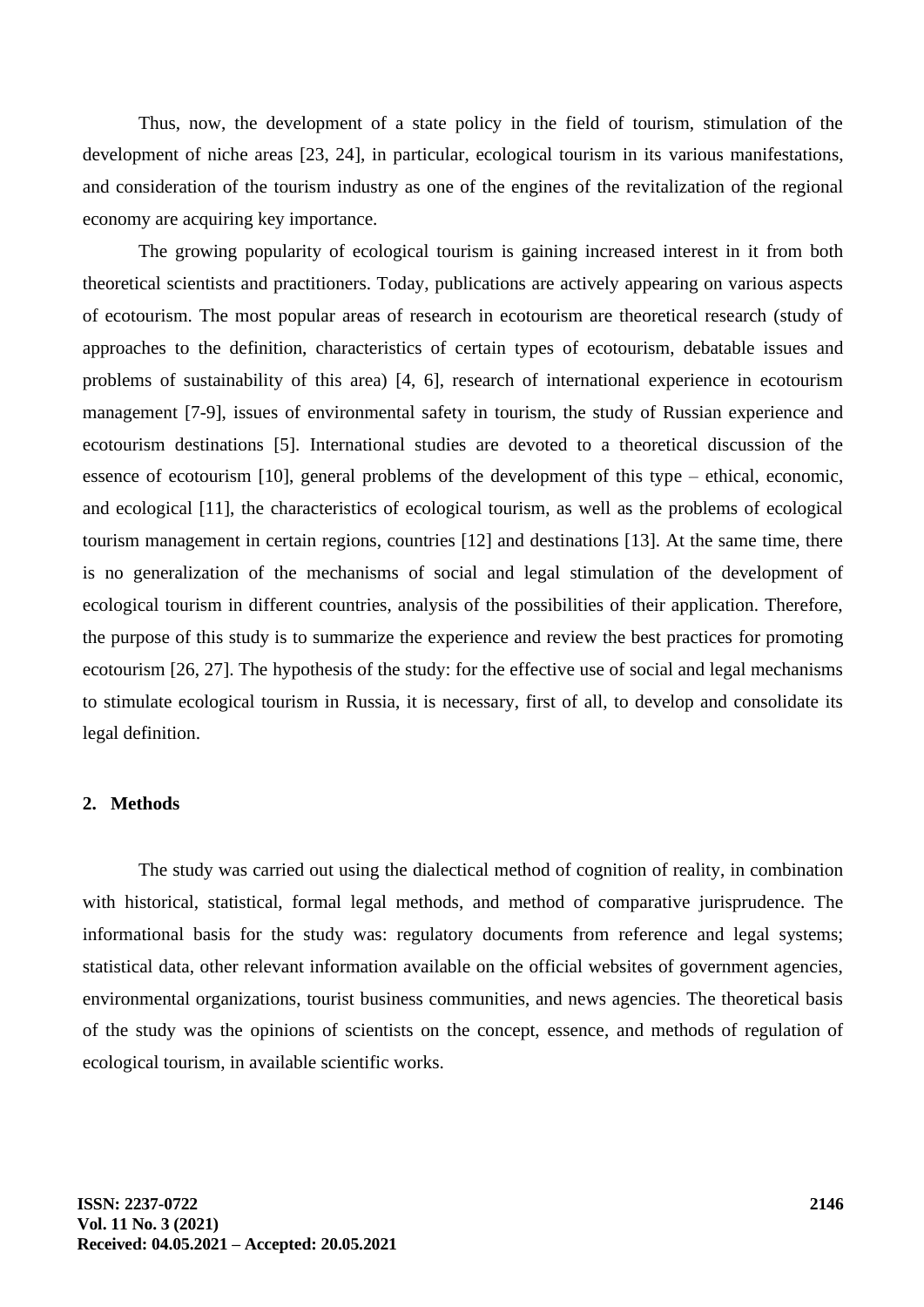#### **3. Results**

Every year, with the development of industrial production, the negative impact on the environment increased and began to lose its pristine beauty and attractiveness, which affected the attraction of tourists. The tourism industry, primarily in industrialized countries, was forced to think about negative changes in natural landscapes and ecosystems and the deteriorating environmental situation in the world. At the end of the 20th century, the first scientific studies appeared, devoted to the study of the negative consequences of the mass gathering of tourists for the environment [10]. Scientific research and awareness of the need to change the current situation led to the emergence of the concepts "soft tourism", "green tourism", and "ecological tourism", which included recommendations for the conscious and environmentally competent use of natural areas. A new idea of tourism formed, which includes is being responsible to nature, contributing to its protection, enhancing ecological culture, and respecting the traditions and culture of the local population [6]. The idea of developing ecological tourism reflects the need to create a balance between economic benefits and environmental safety. Ecological tourism is the type of tourism that is closest to the environment in its broadest sense. It is based on the use of predominantly natural resources, minimizes damage to the natural and sociocultural environment, focuses on environmental education, ensures sustainable economic and social development, as well as the cultural and environmental well-being of the local population. In the context of the growing environmental crisis, the development of green tourism has acquired particular relevance.

Today, ecological tourism is the only type in the tourism industry, the purpose of which is to preserve the environment and cultural values that serve as a source of income for the local population [13]. By offering long-term market-based solutions, ecotourism provides effective economic incentives to conserve and enhance biocultural diversity and helps protect and preserve the natural and cultural heritage of our beautiful planet. In addition, by enhancing local capacity and employment opportunities, ecotourism is an effective means of empowering local communities around the world to fight poverty and achieve sustainable development. It is also important that ecological tourism contributes to a greater understanding of nature, local society, and their culture [13].

**ISSN: 2237-0722 2147** Despite the official state support for ecological tourism, the legislation of the Russian Federation has not yet developed a unified approach to the definition of this term and there is no legislative consolidation in the form of a rule of law. In the normative acts that regulate relations in the field of the environment, the concepts "environmental education", as well as "educational tourism", which are close in meaning, used. The definition of environmental education is given in Article 74 of the Federal Law "On Environmental Protection": to form an environmental culture in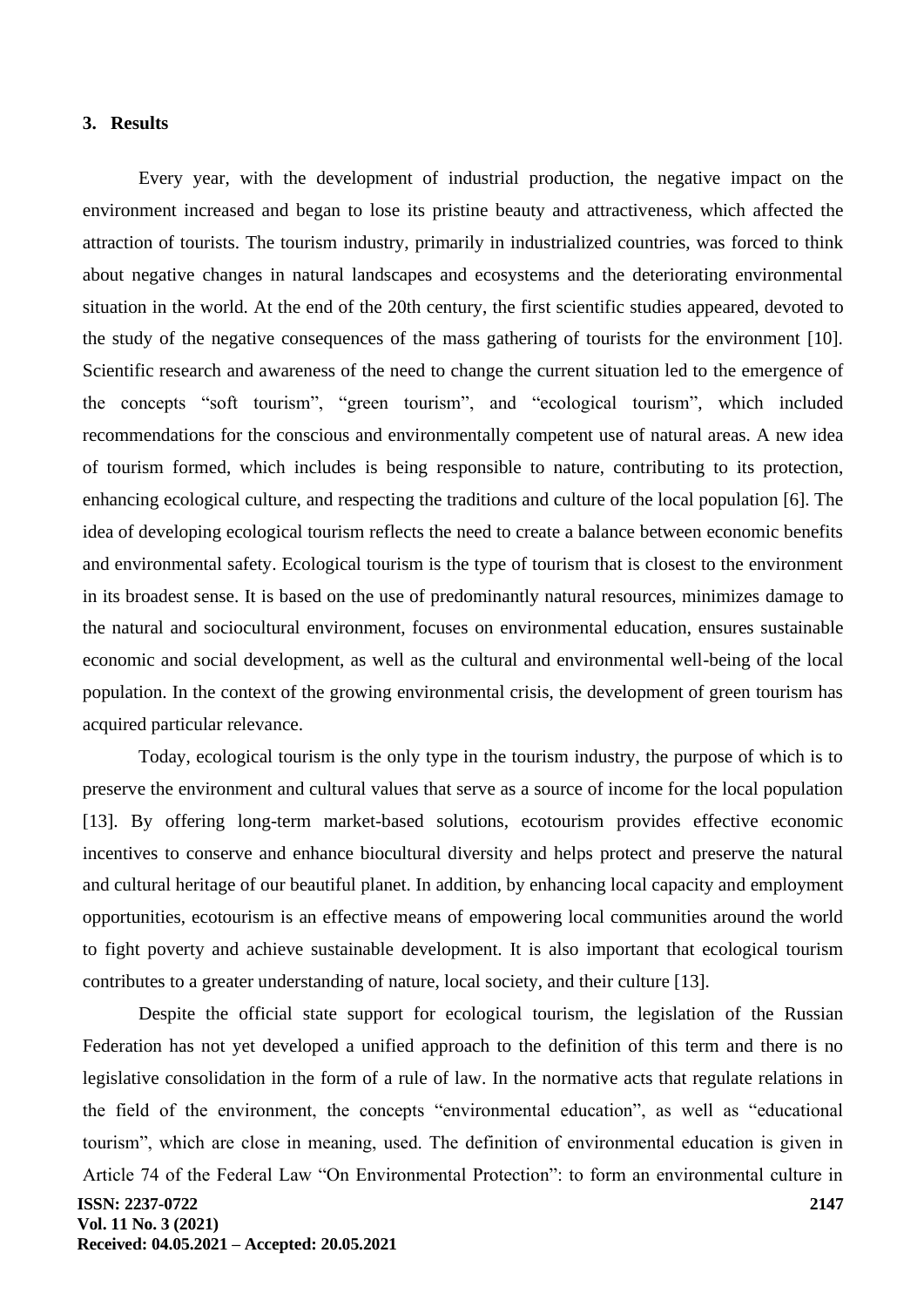society, foster respect for nature, rational use of natural resources, environmental education is carried out through the dissemination of environmental knowledge about environmental safety, information about the state of the environment and the use of natural resources [14]. There is no normative consolidation of the concept "cultural tourism" in federal laws, however, in the order of the Government of the Russian Federation dated December 22, 2011 N 2322-r "On the Development of a System of Specially Protected Natural Areas of Federal Significance up to 2020" [15] the term is defined as one of the special types of ecological tourism, the main purpose of which is to get acquainted with natural and cultural attractions. The definition of ecological tourism is mentioned in the Strategy for the development of tourism in the Russian Federation up to 2035 [16]. This document uses the definition of ecological tourism in accordance with the current GOST R56642 - 2015 "Tourist services. Ecological tourism. General requirements". Ecological tourism refers to the activity of organizing travel, which includes all forms of nature tourism, in which the main motivation of tourists is observation and introduction to nature while striving to preserve it. It should be noted that in international practice there are completely different approaches to the definition of ecological tourism. One of the most cited is given by Mexican environmental economist Hector Ceballos-Lascurain and approved by the International Union for Conservation of Nature. Ecological tourism is considered as a type of tourism that is compatible with the tourist's ecological and social obligations to preserve the environment, respect the traditional cultures of the local population and perform an ecological and educational function. The prerequisites for its implementation are relatively untouched natural and distinctive cultural landscapes, sensitive respect for ecosystems, assistance in the implementation of nature conservation objects, and improving the well-being of the local population [10]. International experience shows [17] that projects for the development of ecological tourism are primarily aimed at implementing the concept of sustainable development. This is ensured, firstly, when the socioeconomic well-being of local communities is achieved through additional earnings of the population involved in tourist and recreational activities. Secondly, the attracted additional funds contribute to the development of environmental protection programs and testing of new approaches to the preservation of natural heritage. The use of the internationally recognized definition of ecological tourism in the Russian regulatory and legal field would expand the understanding of this type of tourist and recreational activity and draw public attention to the problem of sustainable socioeconomic development of natural areas, taking into account environmental factors.

**ISSN: 2237-0722 Vol. 11 No. 3 (2021) Received: 04.05.2021 – Accepted: 20.05.2021 2148** Thus, the development of the definition of "ecological tourism" and its legal consolidation is one of the most important legislative tasks in the field of tourism development. Federal Law "On the Basics of Tourist Activity in the Russian Federation" [18] in Article 1 "Basic concepts" contains norms that consolidate the basic definitions of various types of tourism to further disclose the features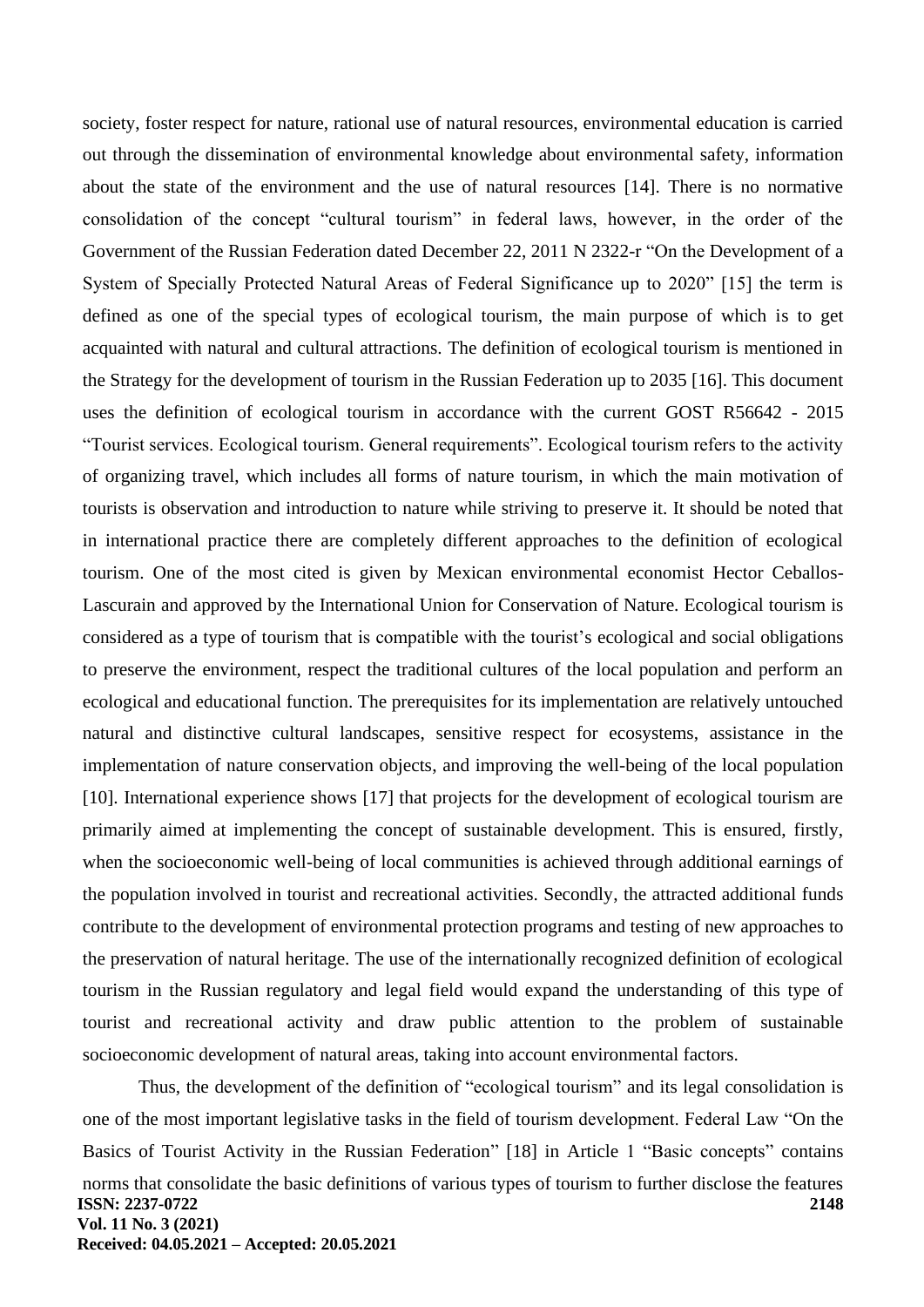of their management. This approach made it possible to increase the efficiency of legal regulation of such types of tourism as "amateur tourism", "children's tourism", "social tourism", etc. Therefore, one of the possible mechanisms for the normative consolidation of the concept "ecological tourism" may be amending the said law on the foundations of tourism, which will lay the foundations for the further development of the legal and regulatory framework for the regulation of ecological tourism in the Russian Federation

Therefore, it is important to consider the best practices in the development of ecological tourism, the management system for this area of activity, and the mechanisms for its stimulation in the world and individual countries, to identify the most successful and applicable practices in Russia, as well as modern trends in this area.

# **4. Discussion**

The UK, which is one of the greenest places in the world, is one of the leading ecotourism destinations. More and more environmentally accredited hotels are emerging in the country, and more and more representatives of the tourism industry are trying to reduce their impact on the environment. The number of organizations participating in green accreditation schemes is constantly growing [8]. VisitBritan currently operates the largest green accreditation scheme in the world, the Green Tourism Business Scheme (GTBS). GTBS awards accommodations and visits that make arrangements for local and wider environmental support. It is the largest green tourism development, support, and control scheme operating globally and evaluating hundreds of holiday destinations in the UK [8]. Businesses that meet the standard set by the GTBS program receive a bronze, silver, or gold award, depending on their level of achievement. Areas assessed by this program include: management and marketing, social engagement and communications, energy, water supply, purchasing, waste management, travel, natural and cultural heritage, and innovation. In the list of participants in the program of places to stay and visit, one can find companies with the logo "working towards green tourism" [8]. These enterprises are participating in a program called "Green Start" and are just beginning to plan and implement the first changes in their business, aimed at reducing the negative impact on the environment. The Green Start program is the basis for any tourism business that has embarked on the path of sustainable (green) development and serves as a kind of springboard for companies wishing to obtain accreditation under one of the schemes supported by VisitBritain [8]. By accepting the terms of the Green Start, a business is communicating to visitors that it recognizes the importance and value of sustainable practices. The program covers over 2000 members in the UK, Ireland, and Canada. GTBS is the largest and most respected sustainability certification program in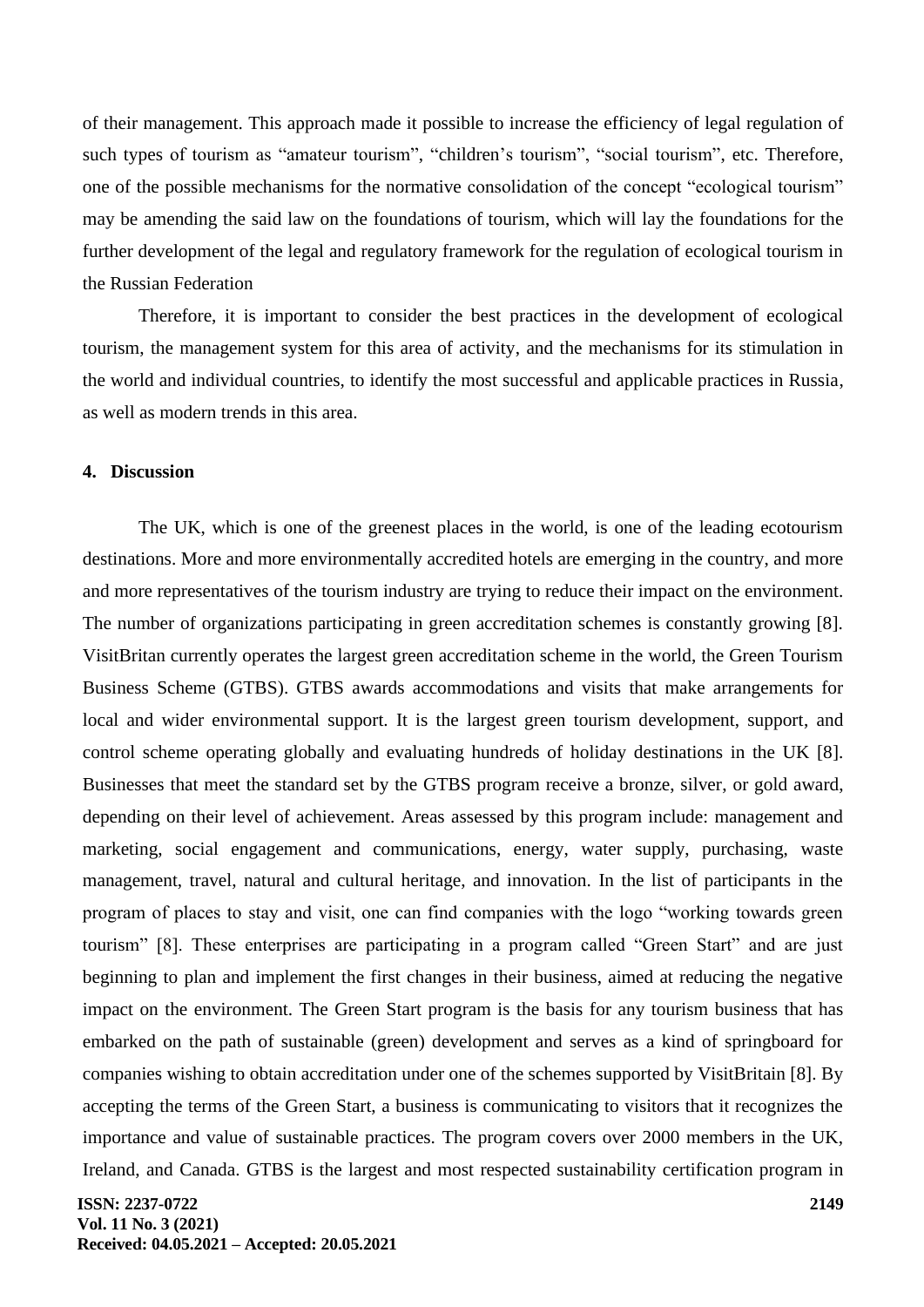the world [8]. It offers a reliable, credible, independent assessment of the tourism business that wants to operate sustainably. The Green Tourism Award shows that the business has been valued and certified, so one can confidently choose places to visit with this logo. [8] The tourism business participating in the Scheme is at various levels on the path to achieving sustainable development plans. Some of the businesses are not yet able to meet the standards, but they are striving to make their business green. This is expressed using three levels of classification (bronze, silver, and gold). The Bronze Award (Green Tourism Bronze) means that the tourism business expresses a commitment to sustainable development and has achieved success along the way. Typically, the facility has local suppliers for green shopping, uses energy-efficient technologies, uses recyclable materials, and facilitates local public transport, bicycles, and walking for tourists. To achieve higher rewards, businesses will need to work on reducing environmental impacts in all key areas [8]. Silver award (Green Tourism Silver) shows progressive sustainable development and the achievement of excellent results in this direction. Business personnel and customers share the values necessary for the transition to sustainable development. The award-winning travel business relies heavily on recycled products and also takes care of recycling to close the cycle. Local sourcing is widely used throughout the supply chain. Efficient use of energy and water is a key issue, to address which changes have been made to the process and the heating and lighting system. Monitoring the use of resources such as energy, water, and waste helps to achieve significant change [8]. The Green Tourism Gold is awarded to places with the highest sustainability standards and excellent results in all areas [8]. Once every two years, each of the members of green tourism is visited and assessed by a qualified specialist who checks compliance with the established standards: business focus on sustainable tourism and minimizing damage to the environment, provision of high-quality service, compliance with all points of the relevant legislation, as well as compliance with good practice standards for a range of sustainable development indicators. The business exercises effective control over the consumption of water and energy resources and takes measures to further save them. Green procurement systems include the availability of environmentally friendly sources of meat, fish, and several other products, work with local suppliers to provide customers with fresh, local produce. VisitBritain recommends buying local produce. Good local food and handicrafts contribute to a higher level of relaxation. By advertising local suppliers, shops, and restaurants selling local crafts, local meats, fish, fruits, and cheeses, changes in work practices result in significant business benefits [19].

**ISSN: 2237-0722 Vol. 11 No. 3 (2021) Received: 04.05.2021 – Accepted: 20.05.2021 2150** The GTBS also lists numerous eco-friendly farmhouses, boarding houses, and lodges throughout England and Wales; many of them have received awards for sustainable housing. The GTBS program provides information on eco-infrastructure throughout England, from a 19th-century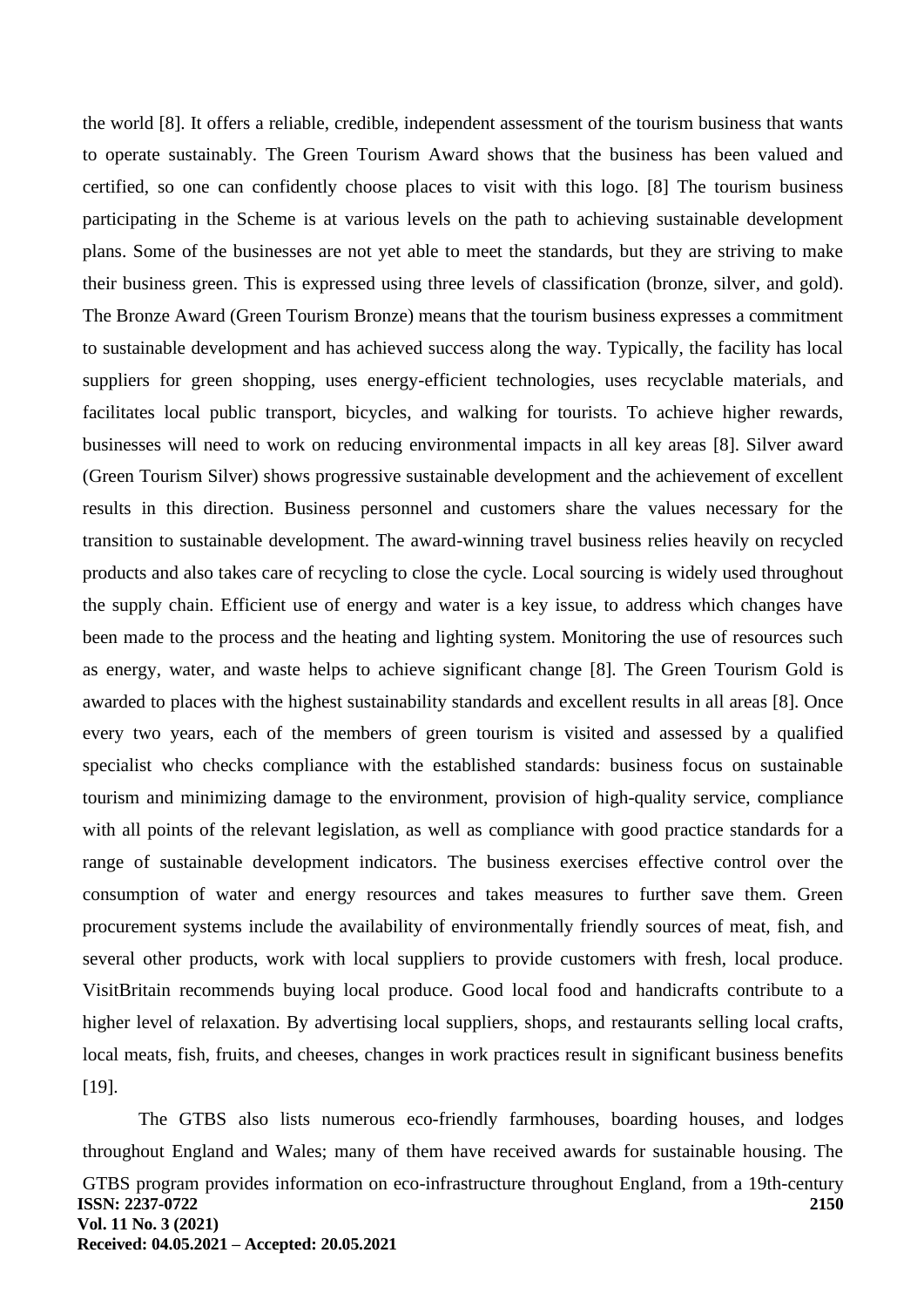organic bed and breakfast farmhouse in the east of England to an eco-friendly manor house on the North Norfolk coast. Visitors can even rent English "eco cottages" that are powered by wind and sun [7].

The program not only focuses on attracting tourists and certifying vacation spots, it also encourages everyone to help reduce their impact on the world by making several positive decisions, not only when traveling, but also while at home.

In the countries of Eastern Europe and the former republics of the USSR, including Russia, the issues of stimulating tourism activities in combination with elements of nature protection are at the stage of development. However, countries such as Romania and Bulgaria already have experience in promoting ecological tourism through social and legal mechanisms. The previously established economic model, a change in specialization that led to an increase in unemployment, the illegal market for raw materials became the reason for distrust and negative attitude of residents to the format of ecological tourism. After all, the creation, for example, of specially protected areas leads to the loss of the local population of the opportunity to use the resources of this territory – to cut down forests, extract, often illegally, minerals, hunt, etc. However, realizing the benefits of ecotourism, over time, people abandoned industries that were harmful to the environment and took an active part in serving tourists. For example, the Bulgarian public organization Green Balkans carries out explanatory work in the Rhodopes for the local population, explaining that ecological tourism, ecological paths, mini-hotels, etc. This is considered the only way out of the current deadlock of unemployment and lack of money [7].

Thus, world experience shows that the following social and legal mechanisms for stimulating ecological tourism are used:

– application of a system of accreditation and licensing of business enterprises serving tourism, the results of which are the preservation and improvement of the environment;

– conducting independent expert assessments of environmentally friendly enterprises in the area of tourist destinations, with the awarding of environmental awards of various levels;

– use of the system of "green procurement" of environmentally friendly products;

– information support (placement of information, advertising, recommendations) of the tourism business specializing in ecological tourism, owners of environmentally friendly accommodation places, manufacturers of environmentally friendly products.

– environmental and educational activities of the state and environmental organizations that explain and show the economic benefits and prospects from the conservation and restoration of nature for tourism purposes.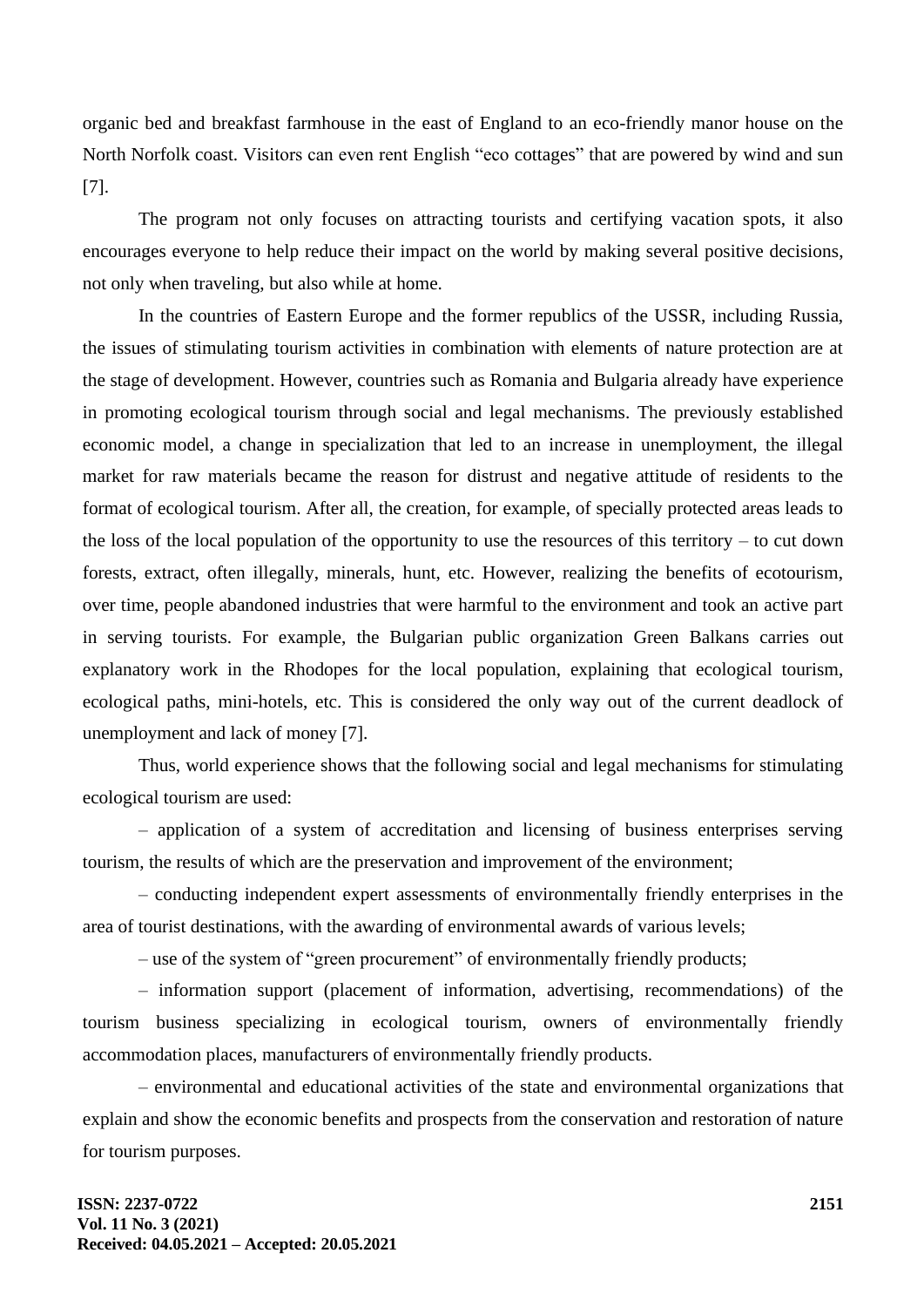## **5. Conclusion**

The study shows that social and legal mechanisms for stimulating ecological tourism have already been tested in several countries and shown their effectiveness. To use them to stimulate Russian ecological tourism, it seems necessary, first of all, to legislatively consolidate the concept of ecological tourism. Such consolidation will allow developing clearer and more intelligible strategic documents for the development of ecological tourism, which will outline the general directions for stimulating ecotourism. Specific mechanisms for stimulating ecotourism should be detailed in program documents in relation to individual regions and ecotourism destinations. Thus, the hypothesis of the study seems to be proven: improving legal regulation is the main part of the system of measures to support and stimulate the development of ecological tourism in the Russian Federation.

## **References**

Impact assessment of the COVID-19 outbreak on international tourism (2020). - URL: https://www.unwto.org/impact-assessment-of-the-covid-19-outbreak-on-international-tourism

Inbound Tourist Flow in the First Half of the Year: Minus 83.6% (2020). URL: [https://ratanews.ru/news/news\\_7082020\\_3.stm](https://ratanews.ru/news/news_7082020_3.stm) (In Russian)

Elektronnoe periodicheskoe izdanie «Parlamentskaia gazeta» 15.04.2020 Electronic Periodical "Parliamentary newspaper" 15.04.2020. URL: [https://www.pnp.ru/social/degtyaryov-zayavil-o](https://www.pnp.ru/social/degtyaryov-zayavil-o-neobkhodimostirazvitiya-vnutrennego-turizma-posle-okonchaniya-pandemii.html)[neobkhodimostirazvitiya-vnutrennego-turizma-posle-okonchaniya-pandemii.html](https://www.pnp.ru/social/degtyaryov-zayavil-o-neobkhodimostirazvitiya-vnutrennego-turizma-posle-okonchaniya-pandemii.html)

Afanasiev, O. E., & Afanasieva, A. V. (2017). The concept of "ecological tourism" in the world and Russian practice: comparative analysis and cases. Service and Tourism: Current Challenges, 11(4), 7-25. doi: 10.22412/1995-0411-2017-11-4-7-25. (In Russ.). Received October 28, 2017

Petrova E.V. The Development of Ecotourism in the Chelyabinsk Region after a Global Pandemic. In the collection: State Regulation of Socioeconomic Processes in the Region and the Municipality: Challenges and Responses of Our Time. Collection of Scientific Papers of Masters and Teachers. Chelyabinsk, 2020. p-p. 368-374. (In Russian)

Boltaevskii A.A. Ecotourism: Nature Conservation or New Economic Opportunities. In the Collection: Problems and Prospects of Tourism Development in the Russian Federation / Collection of scientific papers. Sevastopol Institute of Economics and Humanities (branch), V.I. Vernadsky Crimean Federal University, Simferopol, 2020. p-p. 378-384. (In Russian)

Afanasieva, A. V. (2020). Foreign experience of ecological tourism management: the trends and development models. Services in Russia and Abroad, 14(3), 27-56. doi: 10.24411/1995-042X-2020- 10303. (In Russ.).

GUTNIK Anna Vladimirovna , SCHEDRIN Alexander Valentinovich Organization and regulation of ecological tourism on the British islands. Regional economy and management: electronic scientific journal. №4 (64). Art. #6408. Date issued: 2020-10-27. Available at: https://eeeregion.ru/article/6408/ (In Russian)